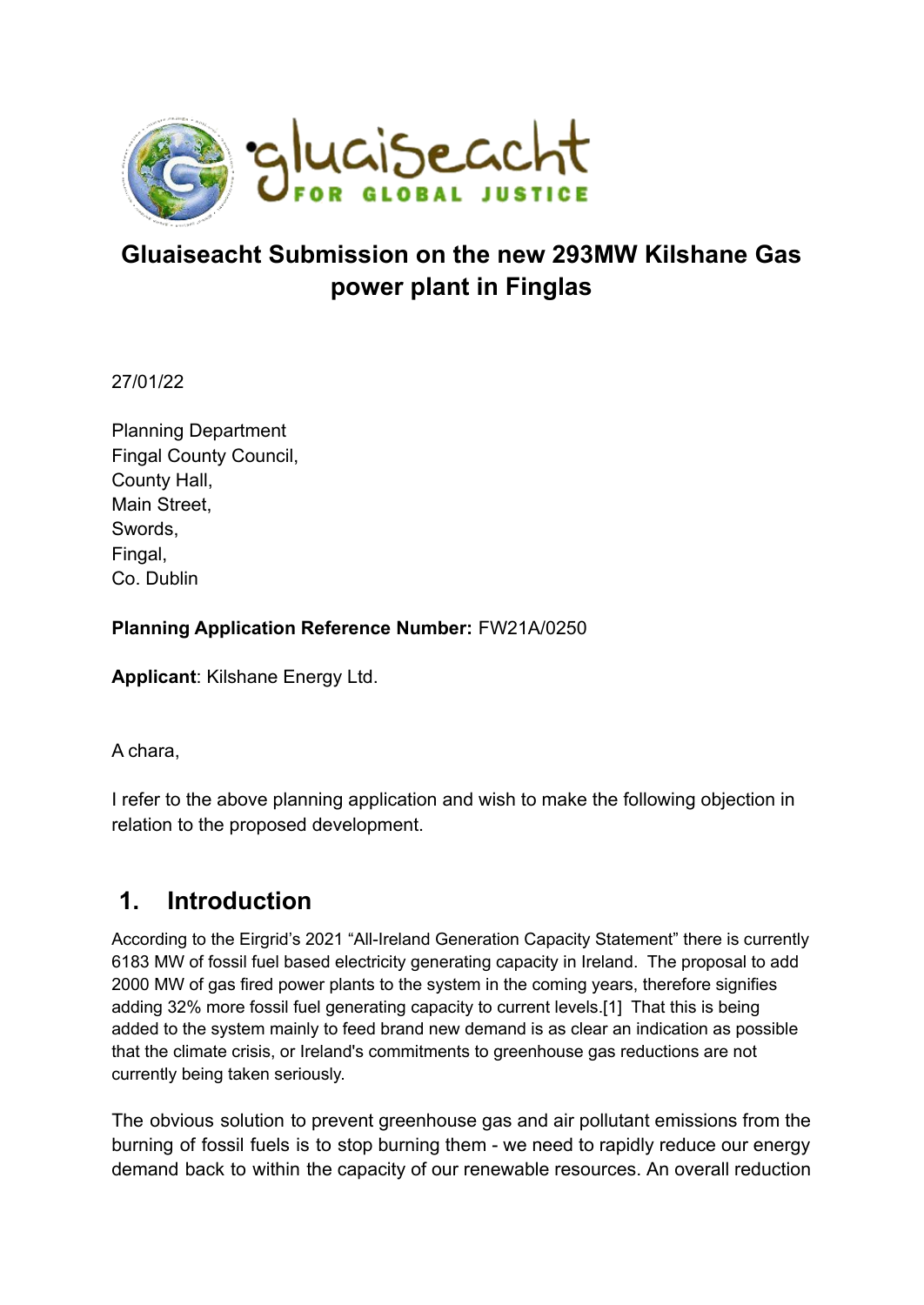in energy use is the only viable basis for tackling climate change. This means we need strategies of so-called 'energy descent' and 'de-growth economics'. The strategies of using economic growth and interest rates as a means to provide for the necessities of life, need to be disposed of and replaced with strategies that don't mine non-renewable resources.

This proposed development does the direct opposite to this and so should be rejected out of hand.

# **2. Climate Implications**

The application is missing any details on the climate implications of it's planned operations.

The application declares that "*it is not considered that any appropriate assessment issues will arise or the proposed development would be likely to have any significant effects individually or in combination with other plans or projects, on a European site.*"

The application also states "It is the considered opinion of CWPA Planning and Architecture that the proposed development is considered to be sub-threshold" and so an EIAR isn't required.

Article 103 (1) of the Planning and Development Regulations, 2001 states: "*Where a planning application for sub-threshold development is not accompanied by an EIS, and the planning authority considers that the development would be likely to have significant effects on the environment, it shall, by notice in writing, require the applicant to submit an EIS.*" [2]

Schedule 7 of the Planning and Development Regulations, 2001 states: *"Criteria for determining whether a development would or would not be likely to have significant effects on the environment*

*1. Characteristics of proposed development*

*The characteristics of proposed development, in particular:*

- *- the size of the proposed development,*
- *- the cumulation with other proposed development,*
- *- the use of natural resources,*
- *- the production of waste,*
- *- pollution and nuisances,*
- *- the risk of accidents, having regard to substances or technologies used."*

[3]

We submit that it is clear that this planning application will certainly "*have significant effects*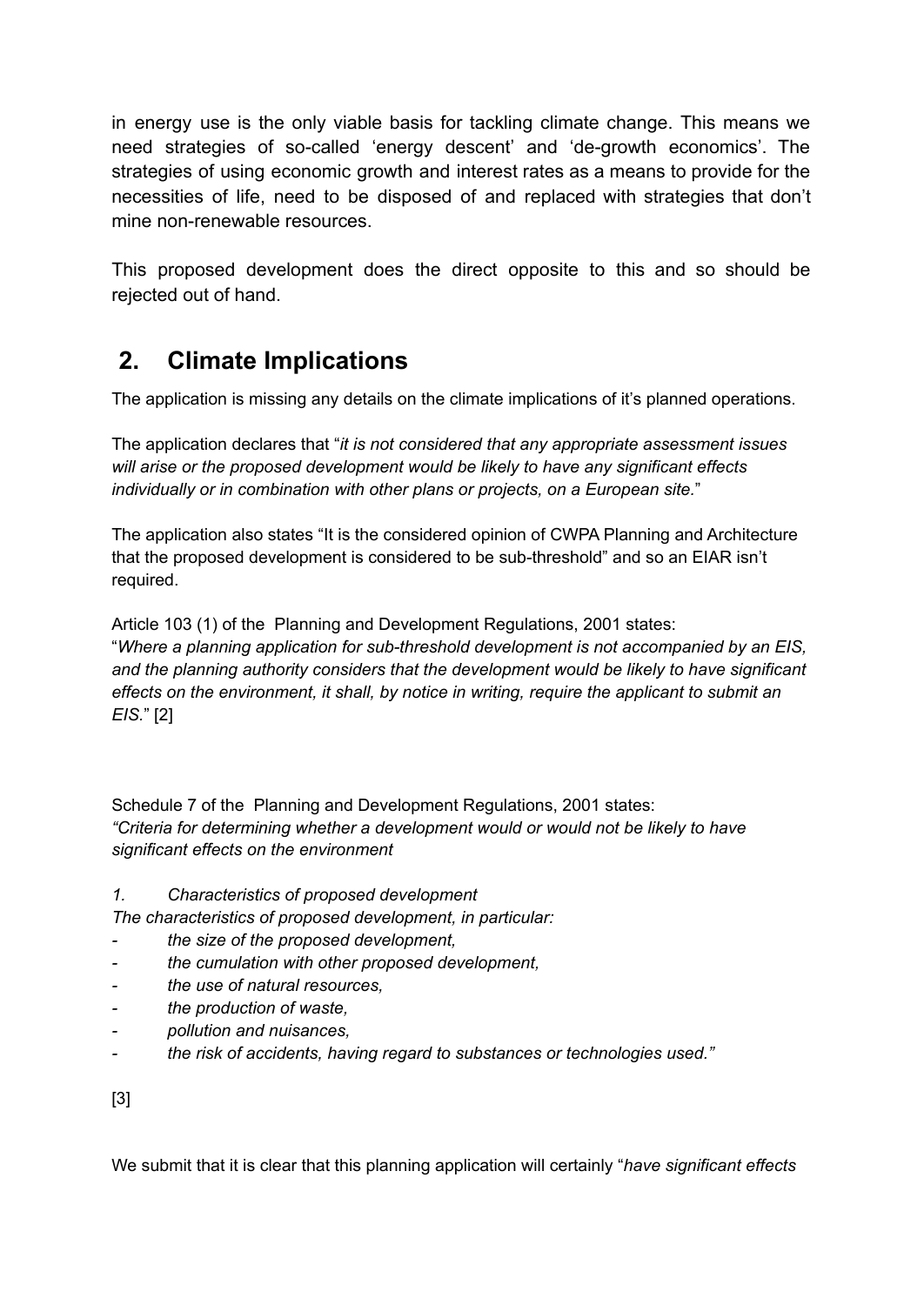*on the environment*" and so, unless Fingal County Council are rejecting the application out of hand, it needs to require the applicant to submit an EIS.

While it is unclear from the application even what type of gas turbine is planned to be operating at this power plant, it would be useful to illustrate the level of greenhouse gas emissions that could be emitted from this development.

If we take for example the Whitegate Independent Power Plant owned by Bord Gáis Energy, which is a 445MW combined cycle gas turbine (CCGT) power plant. In 2020 they had verified ETS emissions of 765,553 tonnes CO2(e) (923,191 tonnes CO2(e) for 2019). [4][5]

If the proposed gas power plant was used in a similar manner to the Whitegate power plant and given to lack of details in the application, it seems that it wouldn't be unreasonable to assume that the proposed development could produce emissions in excess of 500,000 tonnes CO2(e) per year.

Professor of Energy and Climate Change Kevin Anderson recently gave evidence before the Oireachtas committee on Environment and Climate Action on carbon budgets. He stated that Ireland's fair-share of global carbon budgets until the end of the century was between 120 million tonnes and 300 million tonnes depending on whether we were trying to limit future warming to 1.5 or 2 degrees Celsius. [6]

Given that in an estimated operational life-time of 25 years, this proposed development therefore has the ability to use a tenth of the overall carbon budget for the country for the century, then the very least that we can expect is an EIS.

It is also worth noting that in the recent application for a 299MW gas power plant in Tynagh, Galway, that the applicant EP Energy Developments Ltd didn't claim the sub-threshold clause and instead provided an EIAR.[7]

The applicant has provided no background on their experience or expertise in building, operating or decommissioning a development of this scale, which certainly cause significant damage to the environment if it is granted permission.

The application is pretty clear on where it's priorities lie in whether we should take effective climate action or just continue the practice of allowing fossil fuels to be used to keep the illusion of never-ending growth going on a finite planet.

"The concern of power outages has been highlighted recently in the media and is obviously a significant concern in terms of not stagnating growth in Ireland's growing economy"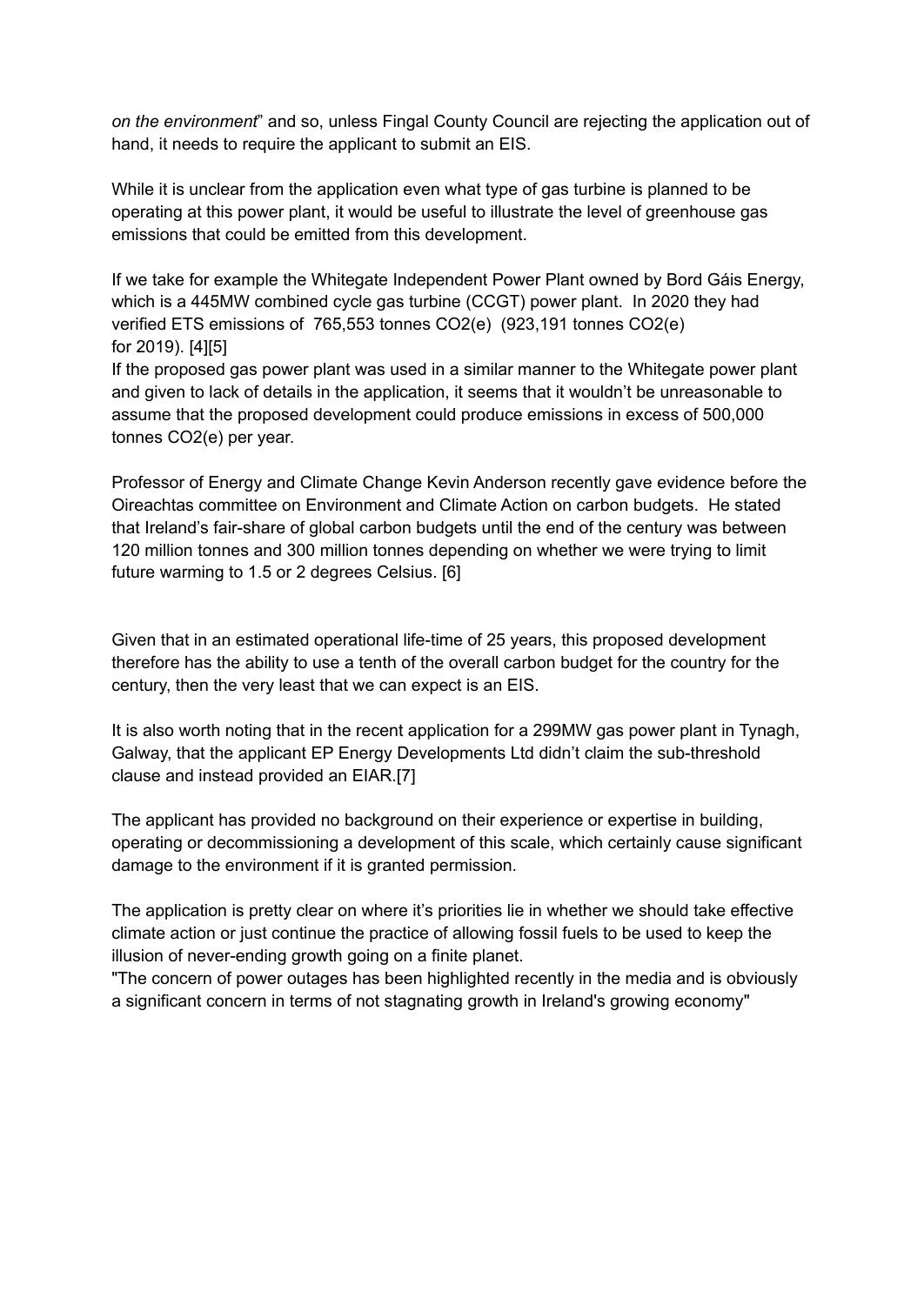It can be seen in Fig 1 & 2 from Eirgrids All-Island Generation Capacity Statement 2021-2030 that they are projecting a very significant rise in electricity demand in the coming years.[1] In the Median Demand Forecast a 5.6TWh increase is projected in the next 5 years.

| <b>Median</b> | <b>Calendar year TER (TWh)</b> |         |                         |         |            |         |         | TER Peak (GW)              |            | <b>Transmission Peak (GW)</b> |                            |                   |
|---------------|--------------------------------|---------|-------------------------|---------|------------|---------|---------|----------------------------|------------|-------------------------------|----------------------------|-------------------|
| Year          | Ireland                        |         | <b>Northern Ireland</b> |         | All-Island |         | Ireland | <b>Northern</b><br>Ireland | All-Island | Ireland                       | <b>Northern</b><br>Ireland | <b>All-Island</b> |
| 2020          | 30.8                           | $1.3\%$ | 8.3                     | $-4.3%$ | 39.1       | 0.1%    | 5.48    | 1.68                       | 7.10       | 5.36                          | 1.65                       | 6.98              |
| 2021          | 32.1                           | 4.2%    | 8.4                     | 1.0%    | 40.5       | 3.5%    | 5.65    | 1.68                       | 7.26       | 5.54                          | 1.65                       | 7.14              |
| 2022          | 33.3                           | $3.8\%$ | 8.5                     | $0.9\%$ | 41.8       | $3.2\%$ | 5.84    | 1.68                       | 7.45       | 5.72                          | 1.65                       | 7.33              |
| 2023          | 34.7                           | 4.3%    | 8.5                     | $0.4\%$ | 43.2       | 3.5%    | 5.97    | 1.69                       | 7.57       | 5.85                          | 1.66                       | 7.45              |
| 2024          | 35.8                           | $3.1\%$ | 8.6                     | 0.4%    | 44.3       | 2.5%    | 6.07    | 1.70                       | 7.69       | 5.96                          | 1.67                       | 7.57              |
| 2025          | 36.4                           | 1.9%    | 8.6                     | 0.4%    | 45.0       | 1.6%    | 6.16    | 1.72                       | 7.79       | 6.05                          | 1.68                       | 7.67              |
| 2026          | 37.5                           | 2.8%    | 8.6                     | $0.5\%$ | 46.1       | 2.4%    | 6.26    | 1.73                       | 7.89       | 6.14                          | 1.69                       | 7.77              |
| 2027          | 38.4                           | 2.4%    | 8.6                     | $0.2\%$ | 47.0       | 2.0%    | 6.34    | 1.74                       | 7.99       | 6.22                          | 1.70                       | 7.87              |
| 2028          | 39.3                           | 2.5%    | 8.7                     | 0.2%    | 48.0       | 2.1%    | 6.41    | 1.75                       | 8.09       | 6.30                          | 1.71                       | 7.97              |
| 2029          | 40.1                           | 1.9%    | 8.7                     | 0.2%    | 48.8       | 1.6%    | 6.49    | 1.75                       | 8.18       | 6.37                          | 1.71                       | 8.06              |
| 2030          | 40.9                           | 2.1%    | 8.7                     | 0.1%    | 49.6       | 1.7%    | 6.57    | 1.75                       | 8.27       | 6.45                          | 1.71                       | 8.15              |

Table A-1 - The Median Demand Forecast, given in Calendar year format (including a correction to 366 days in each Leap year), for Total Electricity Requirement (TER). TER is the total electricity required by the region, i.e. it includes all electricity produced by large-scale, dispatchable generators, all electricity required by the region, i.e. it includes all electr





Figure 2

Furthermore as shown in Figure 3 (Table A-6), Eirgrid are projecting a modest additional 800MW (5325 - 4525) of wind energy sources being added to the system over the next 5 years. Therefore it is clear that this rise in electricity will not be met with renewables.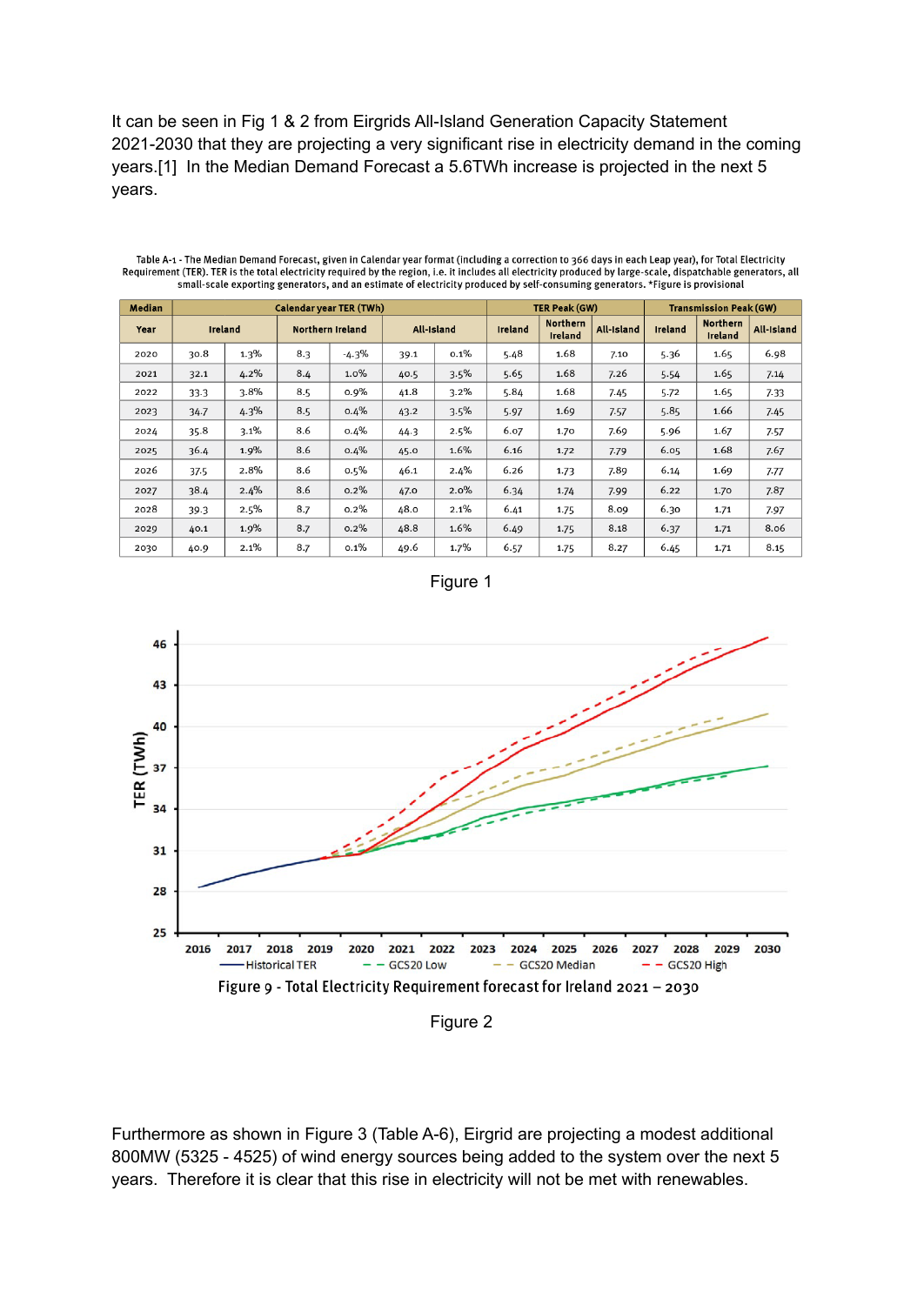| At year end:                                                                                         | 2021  | 2022  | 2023  | 2024  | 2025  | 2026  | 2027  | 2028  | 2029   | 2030   |
|------------------------------------------------------------------------------------------------------|-------|-------|-------|-------|-------|-------|-------|-------|--------|--------|
| All Wind*                                                                                            | 4,525 | 4,725 | 4,925 | 5,125 | 5,325 | 5,815 | 6,985 | 8,405 | 9,125  | 9,400  |
| All Hydro                                                                                            | 242   | 242   | 242   | 242   | 242   | 242   | 242   | 242   | 242    | 242    |
| Biomass/LFG<br>(including those<br>units registered<br>in the Capacity<br>Market and<br>Biomass CHP) | 24    | 24    | 24    | 24    | 24    | 24    | 24    | 24    | 24     | 24     |
| Waste (Assume<br>50% renewable)                                                                      | 41    | 41    | 41    | 41    | 41    | 41    | 41    | 41    | 41     | 41     |
| Peat Stations on<br><b>Biomass</b>                                                                   | 59    | 59    | 59    | o     | o     | o     | o     | 0     | O      | o      |
| Solar                                                                                                | 261   | 384   | 507   | 630   | 692   | 753   | 815   | 877   | 938    | 1,000  |
| Total                                                                                                | 5,152 | 5,475 | 5,798 | 6,062 | 6,324 | 6,875 | 8,107 | 9,589 | 10,370 | 10,707 |

Table A-6 - All Renewable energy sources in Ireland (MW). We have assumed that the peat plant at Edenderry will be approximately 40-50% powered by biomass by 2020

\*The wind forecasts past 2021 are not based on exact projects. When more detailed information of exact wind developments occur, this will be included in the forecast.

#### Figure 3

SEAI's Energy in Ireland 2021 report stated that for 2020, gas provided 51% of electricity generation vs 36% wind. Given the projected rise in electricity demand this % of the share generated by fossil fuels in the short term is very likely to rise rather than fall.

Gas Networks Ireland are continuing to project an overall 29% increase in gas demand from the power generation sector by 2029 (or a 61% growth in gas demand in it's High Demand scenario).[8] Their projected growth for overall annual gas demand is 23% or a 45% forecast for the High demand scenario.

GNI are estimating an annual gas demand increase for the power generation sector from 32.5TWh in 2020 to 41.9TWh in 2029 (or 52.8TWh in the High demand scenario). To put these figures in context, wind generation provided about 10TWh of energy to the grid in 2019. So it's clear in the short term that this increase in demand will not be met with renewable power.

In the absence of a full-life cycle emissions estimate for the development, accompanied by appropriate and proportionate cost benefit analysis, the proposed development should be rejected out of hand as incoherent with mainstream opinion on climate mitigation.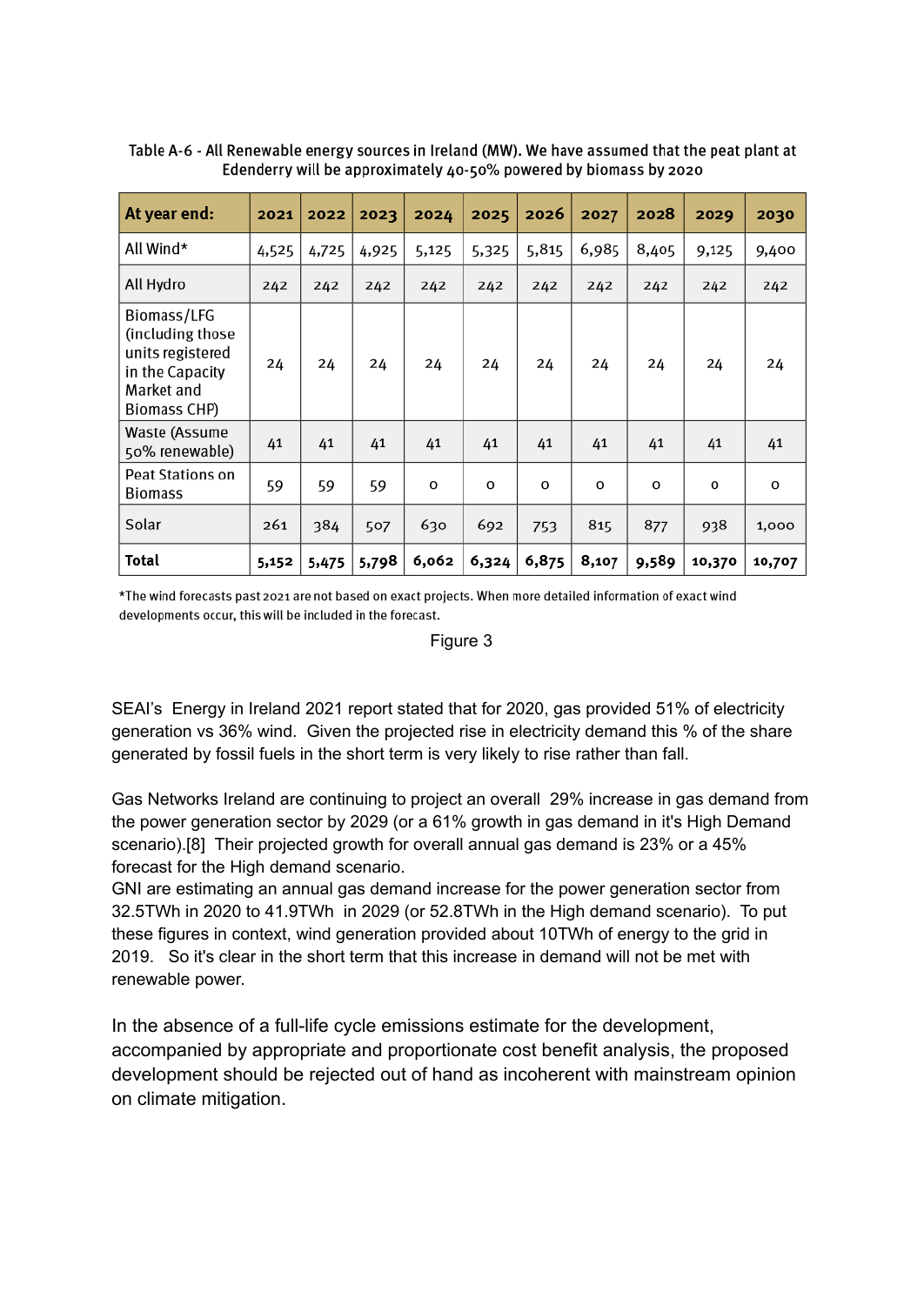## **3. Data Centre Demand**

As Eirgrid also make clear this rise in demand is primarily due to data centres that are expected to be added to the system as detailed in Figure 4 & Figure 5.



Figure 10 - For the Ireland Median Demand scenario, this illustrates the approximate split into different sectors. EirGrid estimate that 27% of total demand will come from data centres and large energy users by 2030

Figure 4

Figure 5 taken from the CRU consultation on Data Centres [9] shows an approximate 10TWh growth in annual electricity requirements due to data centre demand.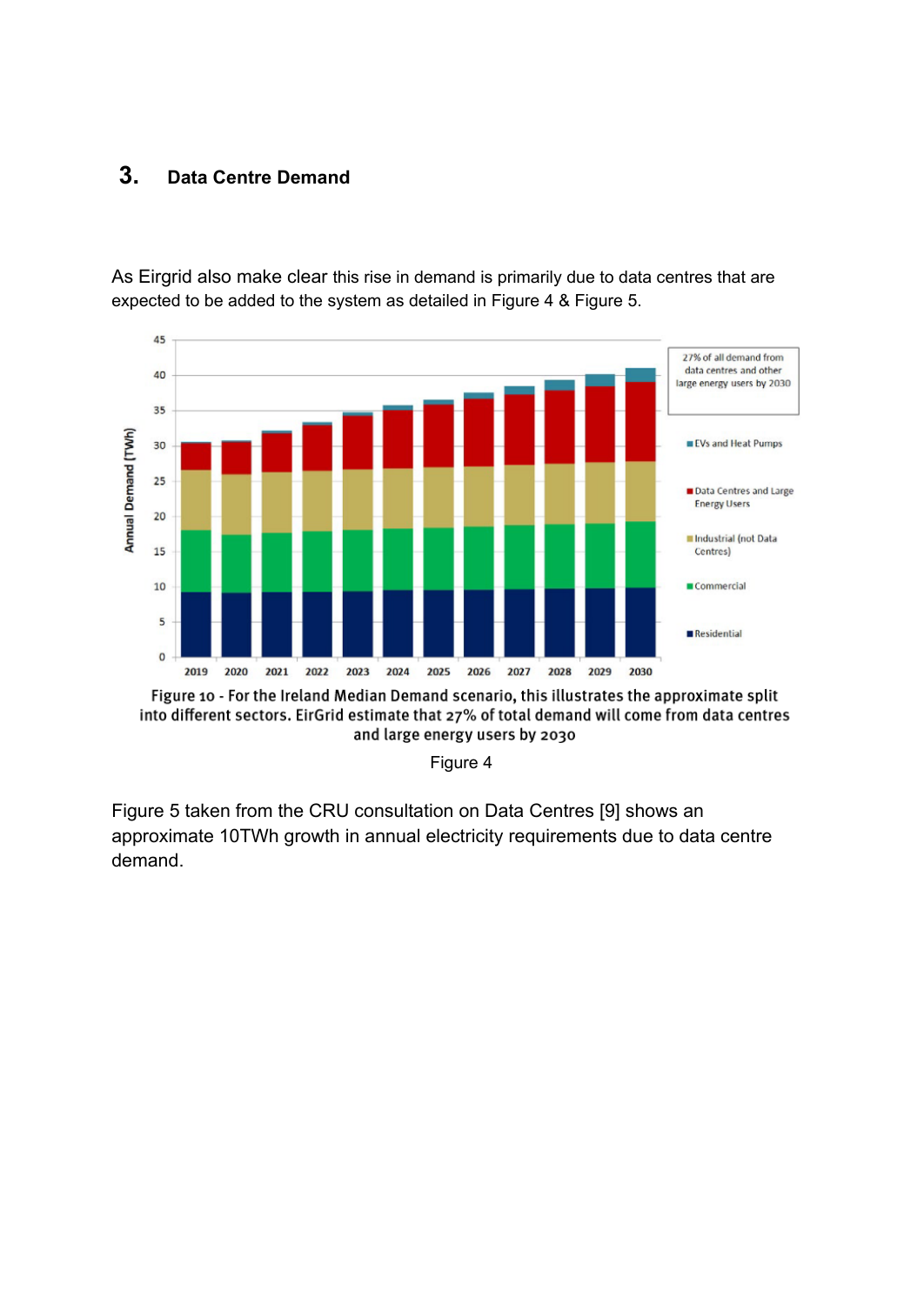

Figure 5: Data centre demand forecasts against average growth forecasts. Source: EirGrid

Therefore we can say with some confidence that this gas power plant is being added to service the needs of the data centre industry. Indeed recent quotes from Eirgrid CEO Mark Foley and Chairwoman of the Climate Change Advisory Council (CCAC) Marie Donnelly emphasise this point

#### Mark Foley CEO of Eirgrid

"We can't get your customers [data centres] connected in the near term, it's as simple as that. We wouldn't have this proposition [data centres to build their own generation] if the 2000MW was literally coming and the wires were there. So it's actually designed fundamentally to try to give your clients and critical FDI companies in this country, a way to continue to grow their business and not be shut down because Ireland Inc won't be ready for another 5 to 7 years. So it's an enabling tool." [10]

Chairwoman of the Climate Change Advisory Council (CCAC) Marie Donnelly "So this [building of gas fired power plants] is a short term fix for that technology gap [grid stability] that we have that needs to be plugged right at this point in time" [11]

In Bill Thompson's (Group Head of Regulation for Eirgrid) Letter to the CRU 27 May 2021 [9] he states

"The rate at which data centres are seeking to grow their load is unprecedented. Over the last 4 years we have seen annual increases in demand usage of around 600 GWh from data centres alone – equivalent to the addition of 140,000 households to the power system each year."

"The unprecedented growth brought about by the data centre phenomenon, or paradigm shift, has to raise questions about the very design and purpose of the transmission network and centralised power system itself. Ireland's electricity system was surely not planned to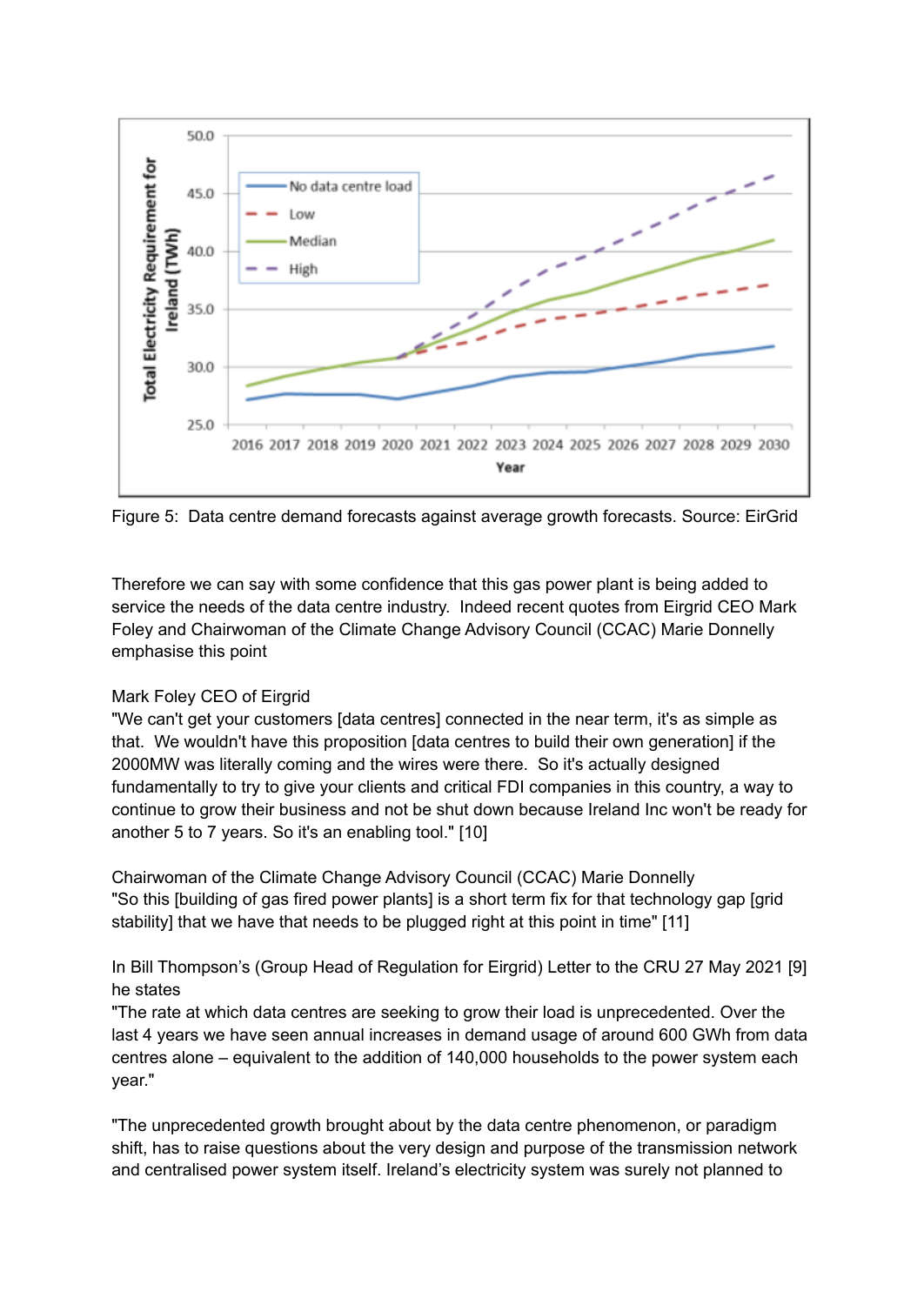be, nor designed to be planned to be, a system which seeks to serve the needs of the global citizen for increased data supported by an ever proportionately smaller non-data centre commercial, industrial and domestic load. Whilst not questions first and foremost for EirGrid it surely must as part of this, give rise to consideration and potentially wider national debate as to that which is in the public interest in this regard. Such considerations of the public interest are specifically called out in the relevant sections of the statute concerning the granting by EirGrid of connections to the system."

We have still not had the "wider national debate" on the future of the country's electricity system that Mr Thompson called for. But we need to be clear what this application stands for. It stands for putting multinationals' new electricity demand before our climate obligations and targets.

This application continues the practice of relying on fossil fuel growth to continue the practice of economic growth. So while the entities involved in pushing this application forward will talk about climate targets, the energy transition & renewables, in reality it is clear that this is found lacking in substantive action towards these necessary goals.

## **4. Ireland's Emissions - The bigger picture**

The climate crisis means we need to urgently reduce greenhouse gas emissions. We need to transition our energy system away from fossil fuels to one based on renewable energy, but more importantly we need to reduce our overall energy consumption.

A rapid reduction in the burning of fossil fuels and its attendant greenhouse gas emissions is essential if we are to meaningfully address the climate crisis. The following SEAI produced graphic shows how much renewables actually contribute to the total final energy supply in Ireland: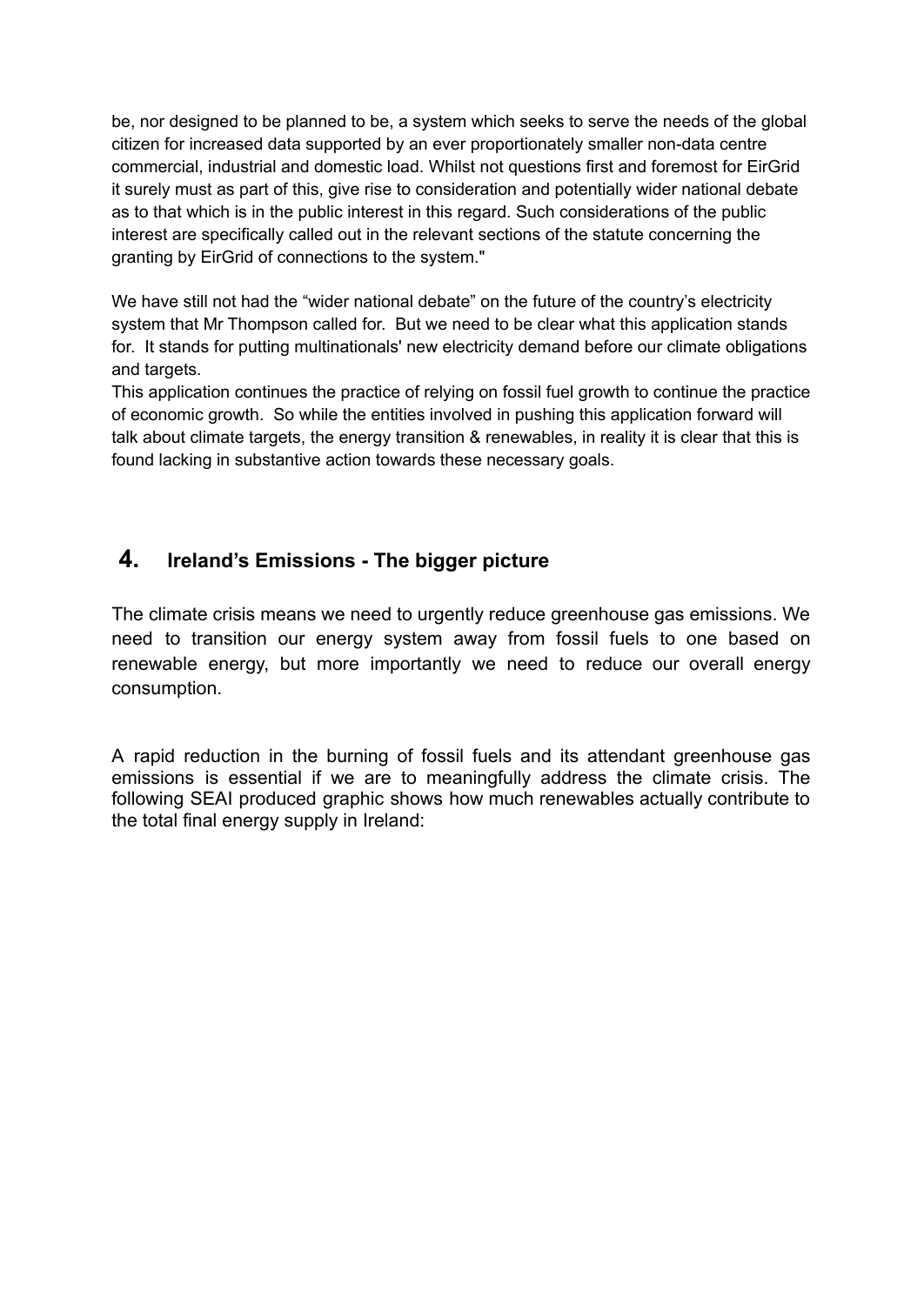

Image from <https://www.seai.ie/data-and-insights/seai-statistics/energy-data/>

The portion of renewable energy has increased dramatically since 1990, but it hasn't "eaten into" our energy demand - that has grown by more than renewables have added. There have been reductions in Greenhouse Gas emissions from electrical power generation overall but this has largely been achieved by replacing coal and peat power stations with gas. The benefit from that switch has been reaped and won't continue the downward trend.

A look at our overall greenhouse gas emissions by year is important for context to see how we are doing. The following graph of overall estimated greenhouse gas emissions per year is from the CSO Environmental Indicators Report 2020: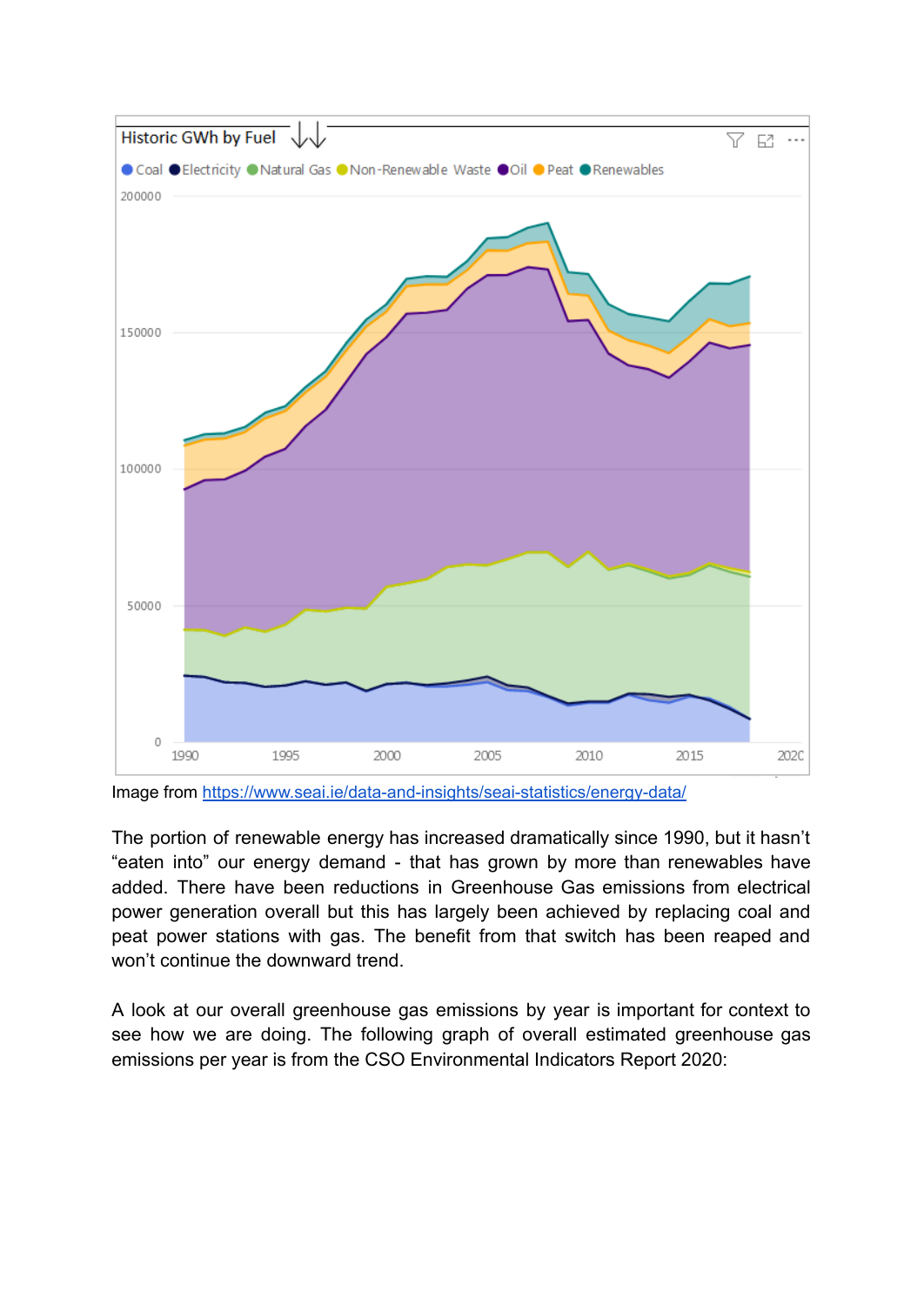

In 2018, Ireland's greenhouse gas emissions were 60.9 million tonnes of carbon dioxide equivalent. This was 9.9% higher than the 1990 figure of 55.5 million tonnes.

[https://www.cso.ie/en/releasesandpublications/ep/p-eii/environmentalindicatorsireland2020/g](https://www.cso.ie/en/releasesandpublications/ep/p-eii/environmentalindicatorsireland2020/greenhousegasesandclimatechange/) [reenhousegasesandclimatechange/](https://www.cso.ie/en/releasesandpublications/ep/p-eii/environmentalindicatorsireland2020/greenhousegasesandclimatechange/)

The main trend visible over time is the increase in energy consumption and emissions during the Celtic Tiger boom years in Ireland. Our energy use however has risen back up to near the peak of the boom time while our emissions have flat-lined. Despite break-neck deployment of massive wind power capacity and retirement of our most polluting power stations, we cannot reduce our emissions.

For further context, we should understand our emissions position per capita within Europe:

 $\equiv$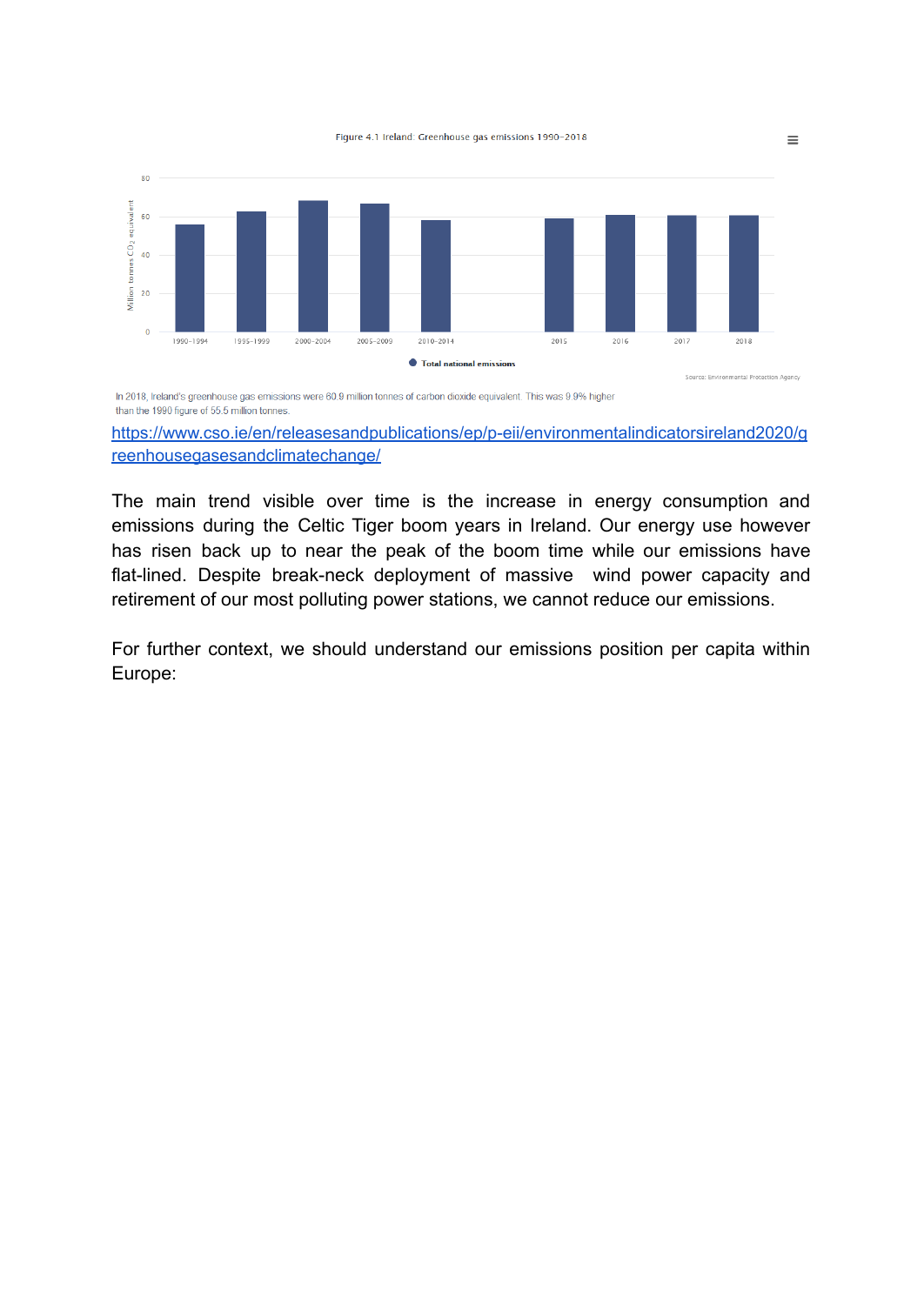#### 4.3 EU: Greenhouse gas emissions per capita 2018



[https://www.cso.ie/en/releasesandpublications/ep/p-eii/environmentalindicatorsireland2020/g](https://www.cso.ie/en/releasesandpublications/ep/p-eii/environmentalindicatorsireland2020/greenhousegasesandclimatechange/) [reenhousegasesandclimatechange/](https://www.cso.ie/en/releasesandpublications/ep/p-eii/environmentalindicatorsireland2020/greenhousegasesandclimatechange/)

We are the third worst greenhouse gas emitters per capita in Europe despite having the second highest wind power grid penetration in the world.

The obvious solution to prevent emissions from the burning of fossil fuels is to stop burning them - we need to rapidly reduce our energy demand back to within the capacity of our renewable resources. An overall reduction in energy use is the only viable basis of tackling climate change. This means we need a strategy of energy descent and de-growth economics. The strategies of using economic growth and interest as a means to provide for the necessities of life need to be deposed and replaced with strategies that don't mine our non-renewable resources.

In this context, after recording the seven hottest global mean temperatures on record and during a year which has already brought incredible climate extremes such as the flooding of Germany and near 50 degree centigrade heat in Canada, we have a proposal to add, for private profit, to our national energy demand and emissions the equivalent of all the power used by 140,000 homes.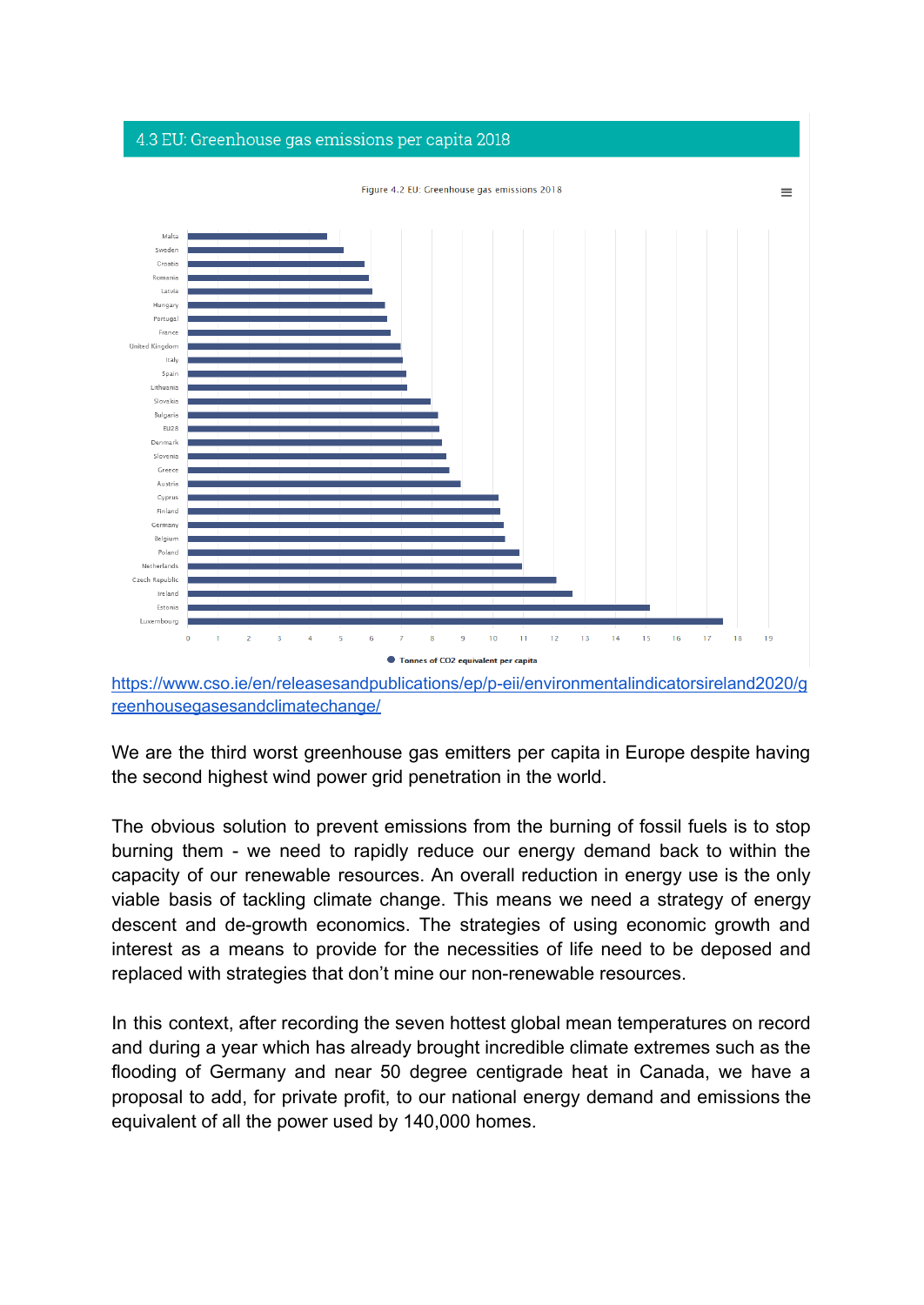## **5. Energy Security and Environmental Concerns**

A further issue is where the Natural Gas for the proposed plants will come from. At the time of writing it is not clear that the Nord Stream 2 gas pipeline will come online due to political tensions between Russia and the EU. Even if the Natural Gas is to be sourced from Norway or Algeria or the Middle East, Ireland is at the end of the pipeline should any supply constraints occur. It seems astounding to choose to construct 2GW of Natural Gas electricity generating plant which will have a lifetime of at least 25 years, simply so that the construction of Data Centres can continue, when the focus should be on installing 2+GW of Wind Turbine capacity. In the worst case, the natural gas will be sourced from US fracking operations which have untold environmental impacts over there.

## **6. Conclusion**

We oppose the development and this should be rejected by anyone that takes the climate crisis seriously. We are not going to reduce our emissions by adding loads of new fossil fuel based generation capacity, and it is wishful thinking that this is going to happen. This project proposal is a continuation of the policy of using fossil fuels to preserve the illusion that economic growth can just keep growing and growing .

Please reject this planning application.

Yours sincerely,

Fergal Scully On behalf of Gluaiseacht

**[www.gluaiseacht.ie](http://www.gluaiseacht.ie) [gluaiseacht@gmail.com](mailto:gluaiseacht@gmail.com)**